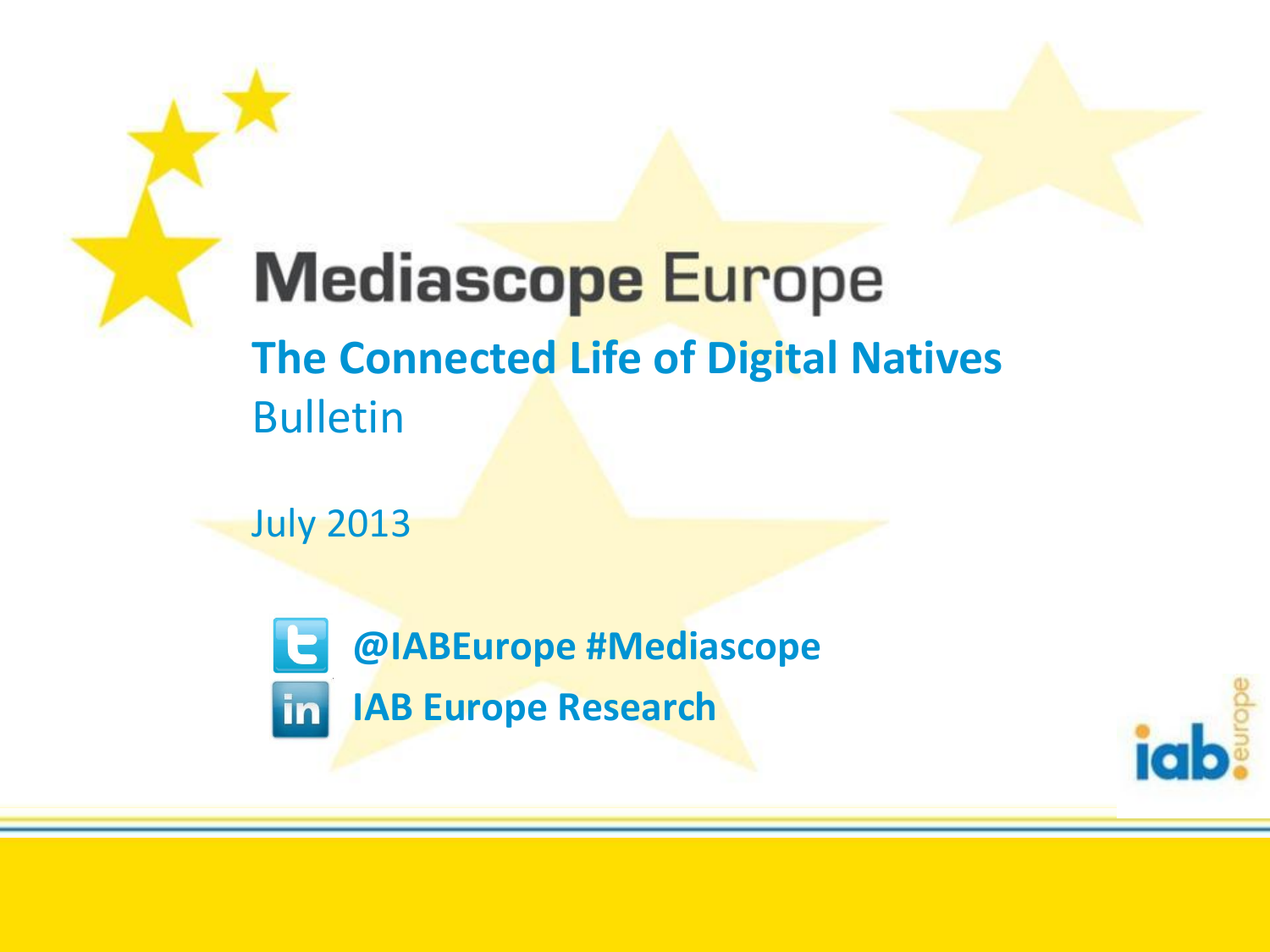#### Introduction

- As part of its research remit, IAB Europe conducts Mediascope Europe, widely recognised as the industry standard consumer research study on the European media landscape.
- It is a unique example of cross industry collaboration, led by IAB Europe and supported by many leading media companies, local IABs and other trade associations.
- Established in 2003, Mediascope Europe launched its 8<sup>th</sup> wave of research in 2012.
- An Omnibus + Online methodology was used across 28 countries totalling 51,700 interviews.



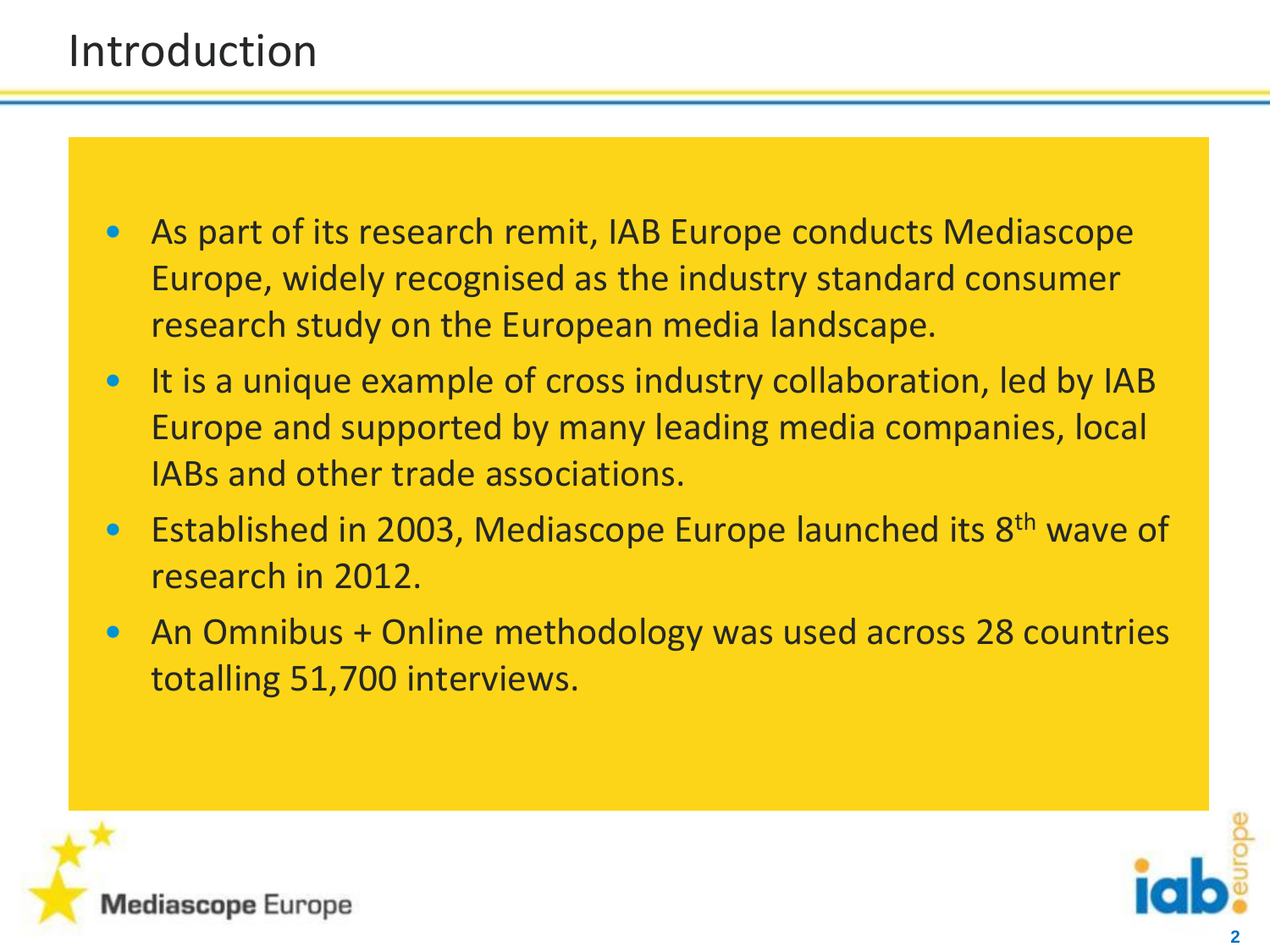This Bulletin brings you an analysis of the 16-24 demographic including their digitally focused media consumption, how they are seeking to connect with brands online and the multiple devices used as part of their every day lives.

A full report is available to purchase upon request – see end of document for details.

The data comes from IAB Europe's Mediascope study. Further information an methodology can be found at: [http://www.iabeurope.eu/research/mediascope-europe/about](http://www.iabeurope.eu/research/mediascope-europe/about-mediascope.aspx)[mediascope.aspx](http://www.iabeurope.eu/research/mediascope-europe/about-mediascope.aspx)

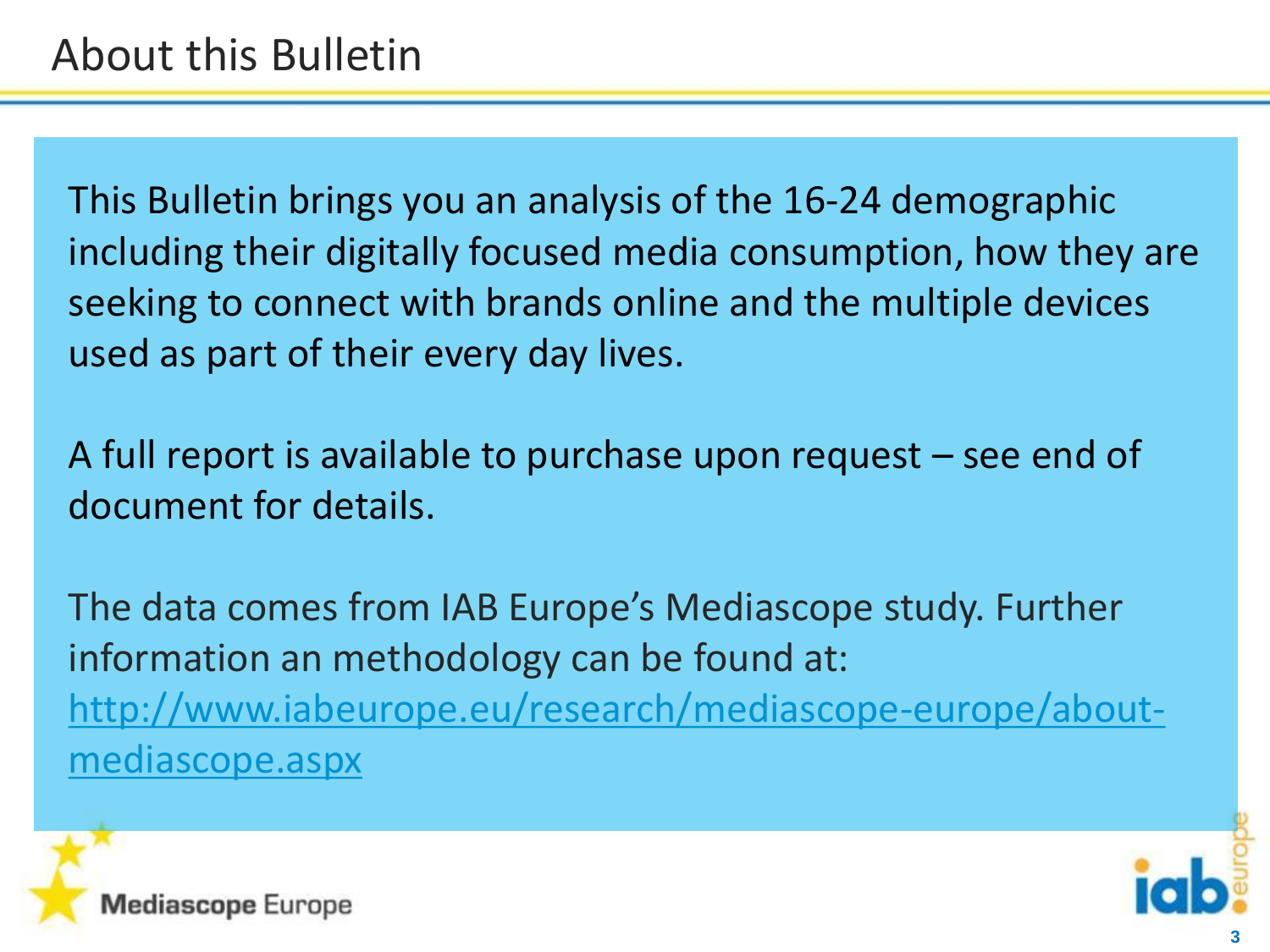**Definition of a Digital Native:** Someone aged 16-24 who uses the internet on a weekly basis





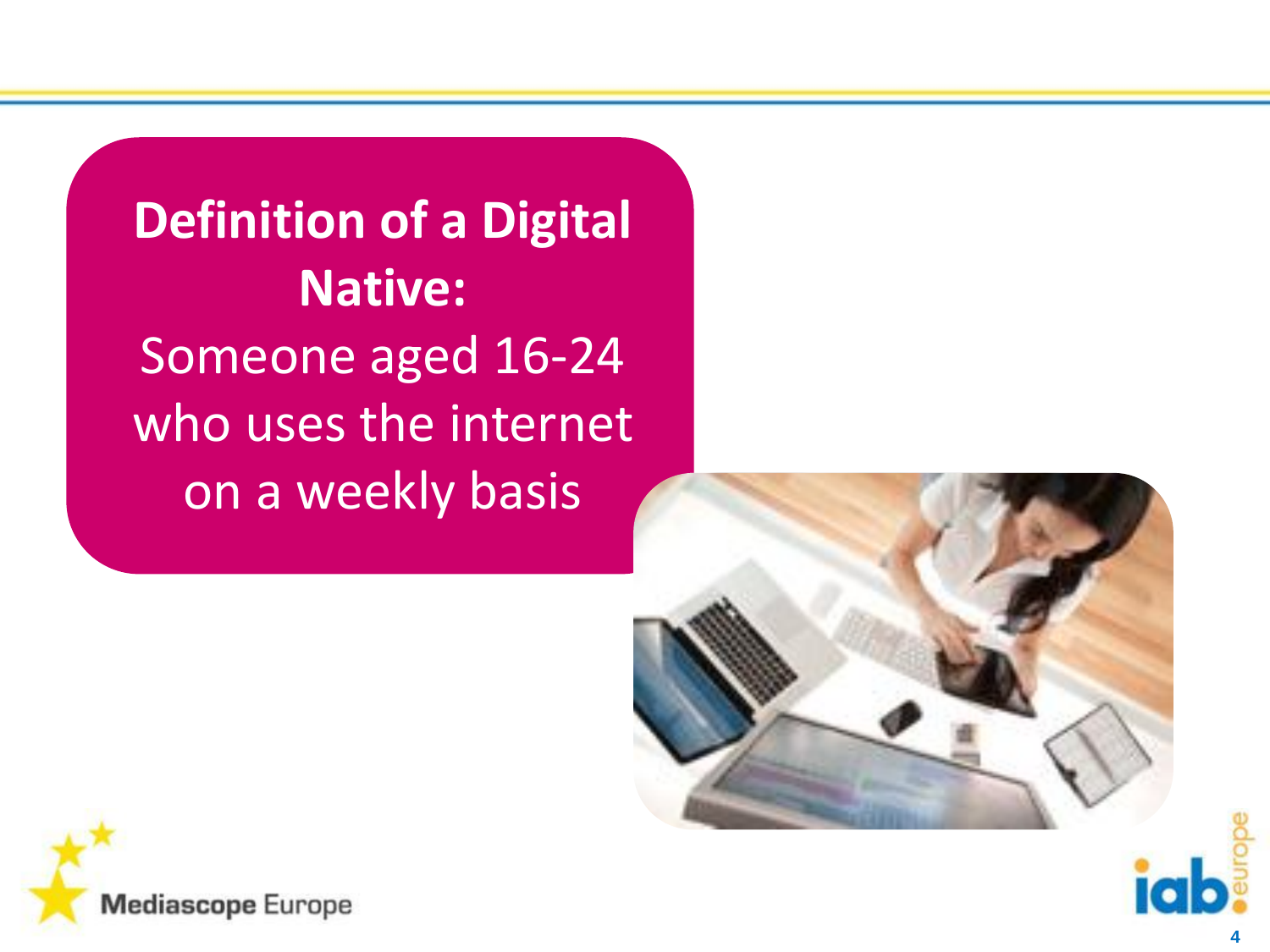### **Key findings**

- 1. Media consumption is migrating online
- 2. Digital Natives connect via a range of devices
- 3. Internet as part of their everyday routine
- 4. 16-24s are influenced by and connect with brands online



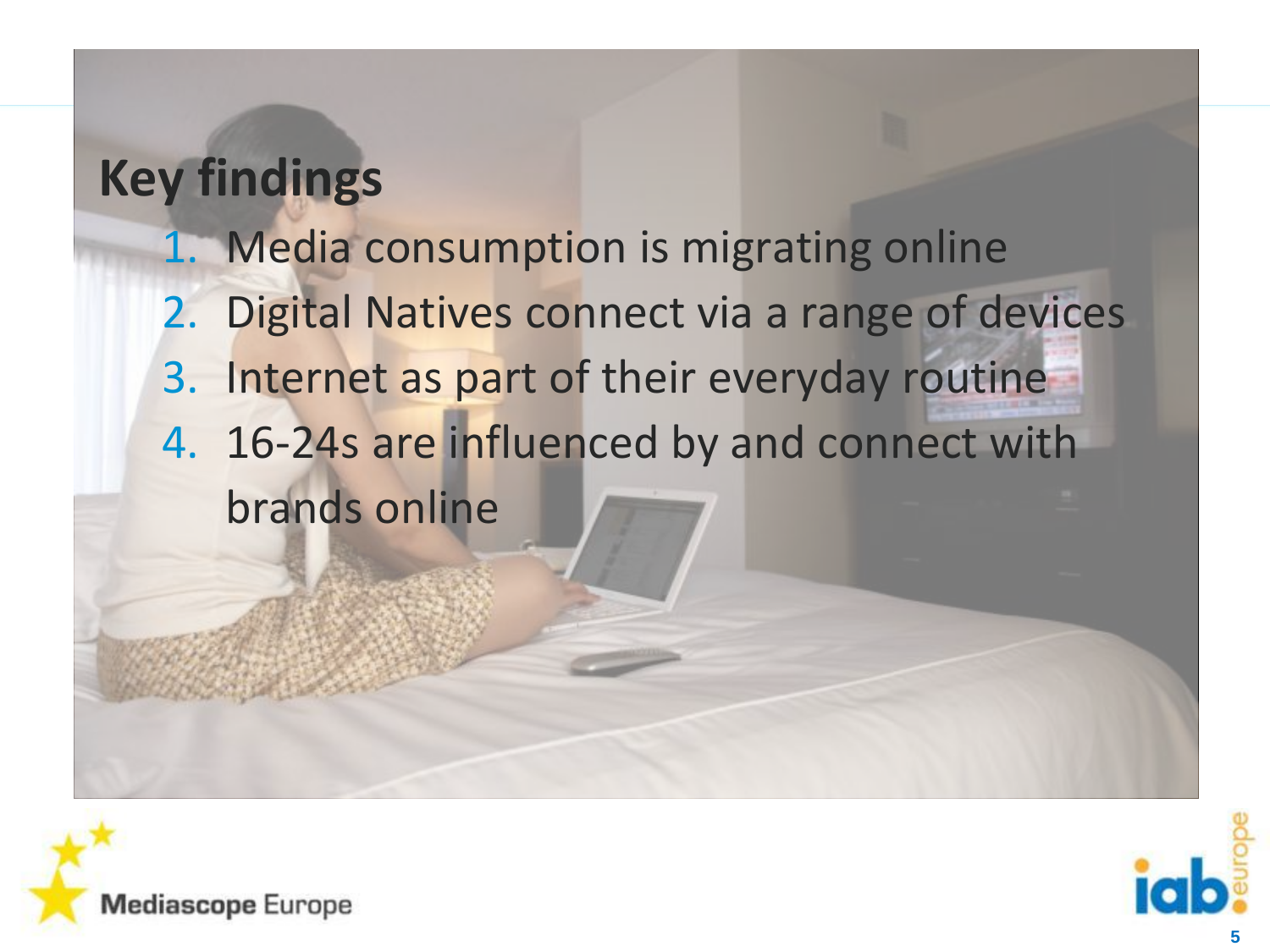# **1. Media consumption is migrating online**



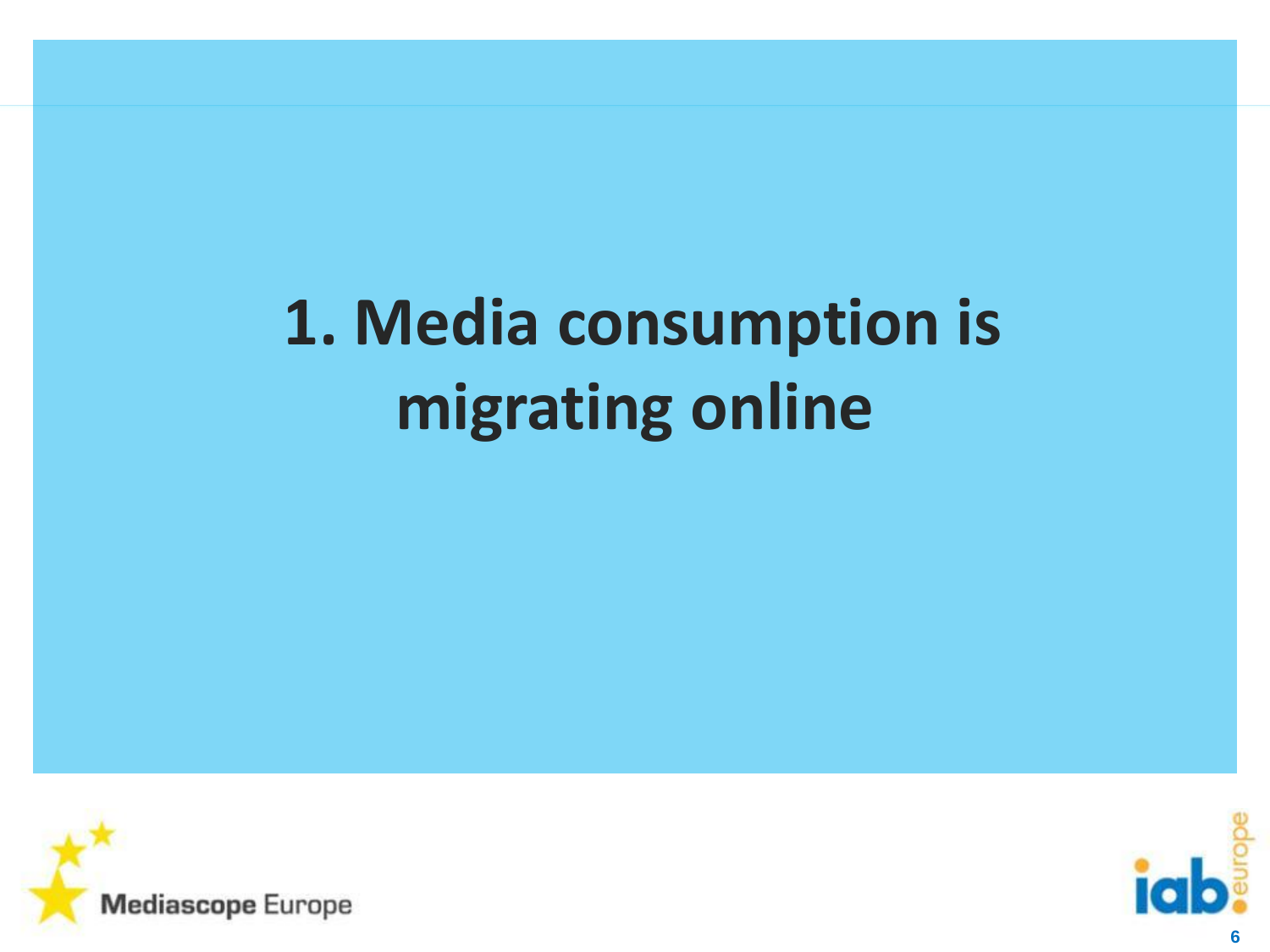### **89%** of 16-24s go online, making them the most digital age group

**(25-34 - 84%, 35-44 - 78%, 45-54 - 66%, 55+ - 36%, Total EU - 65%)**

**85.5m** 16-24s go online





Base: (Omnibus) All 16-24s n=3,061; All 24-34s n=3,675; All 35-44s n=4,090; All 45-54s n=4,101; All 55+s n=7,979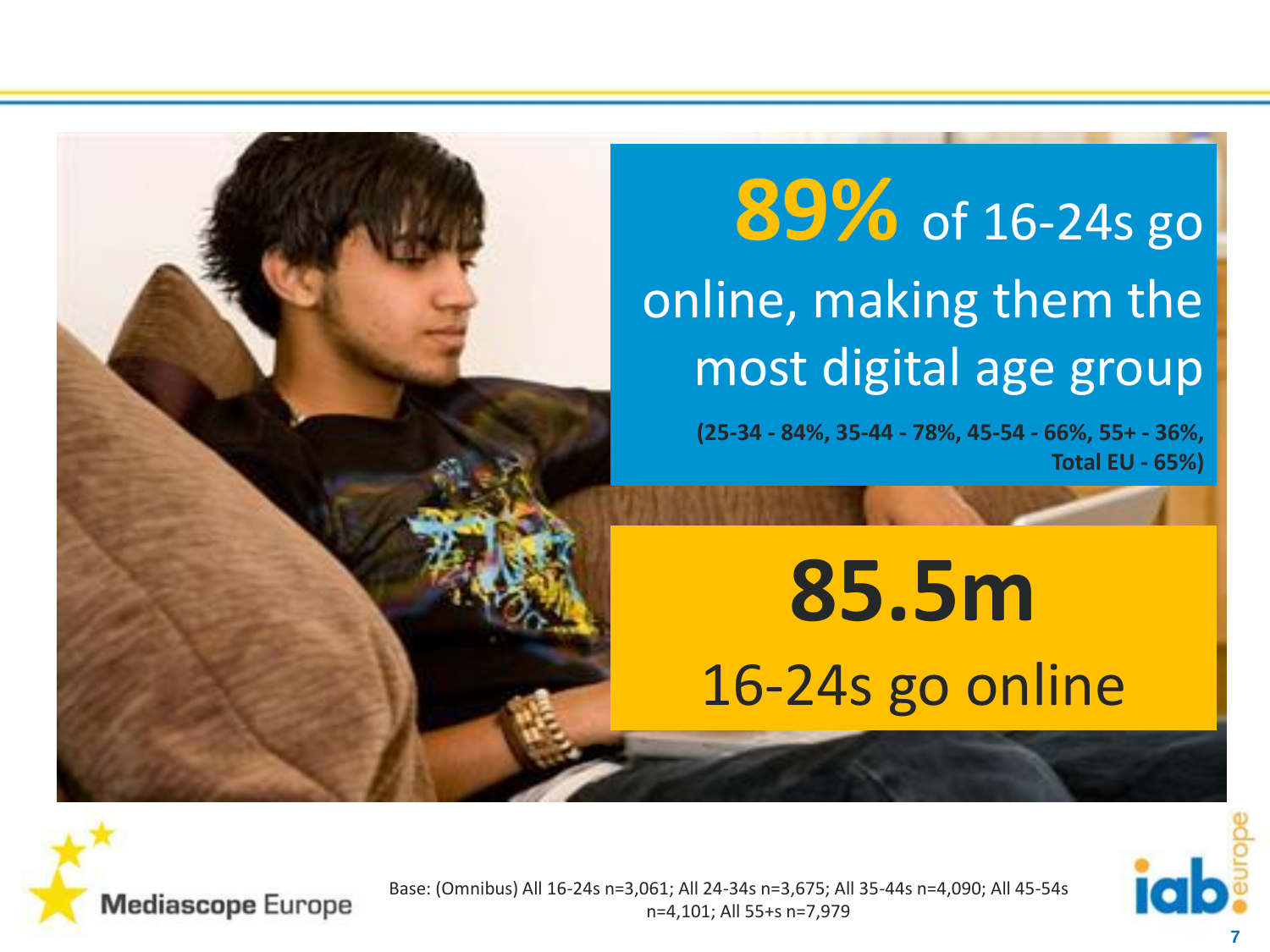#### 16-24s media penetration

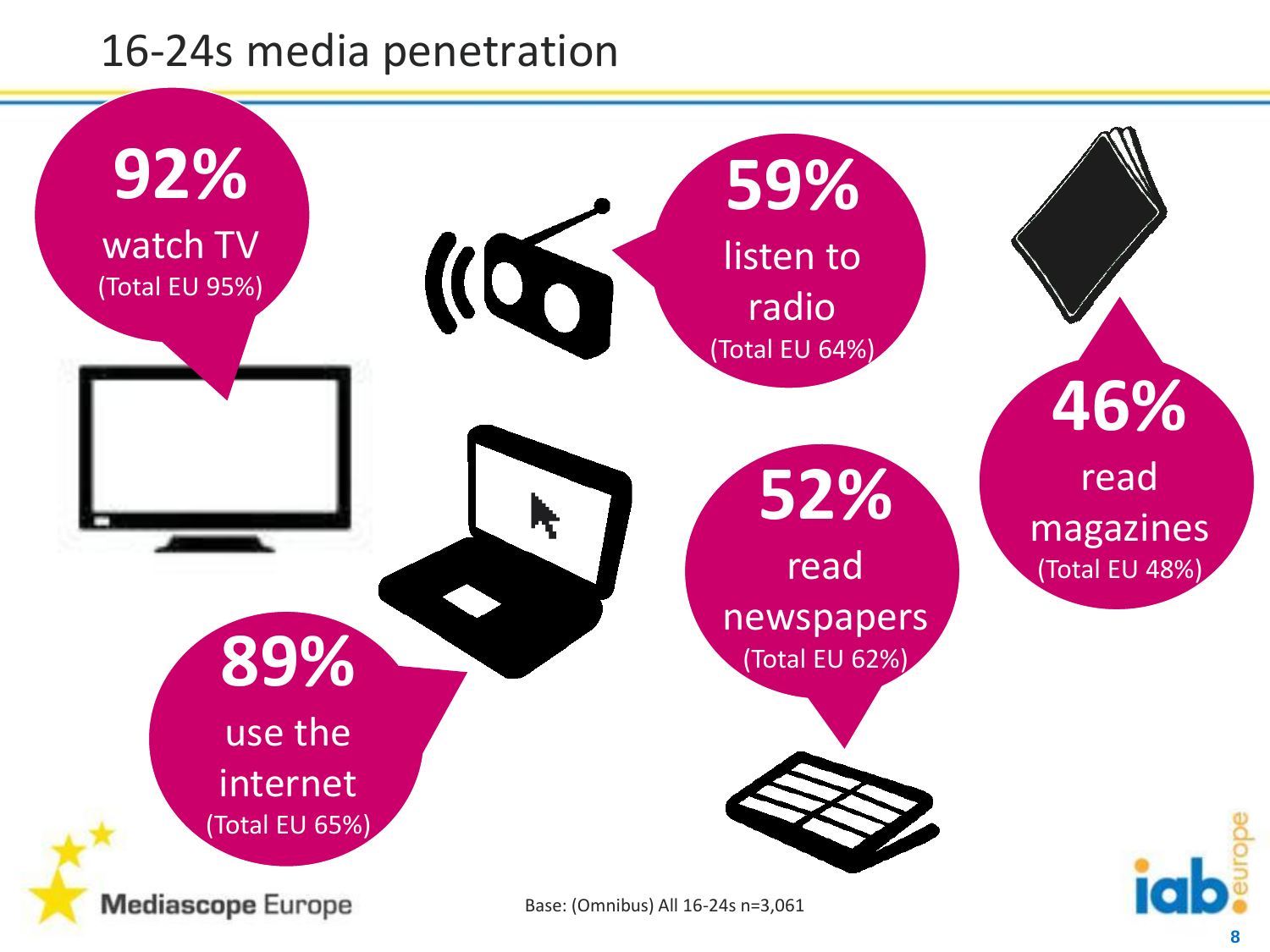#### In some markets 100% of 16-24s use the internet on a weekly basis

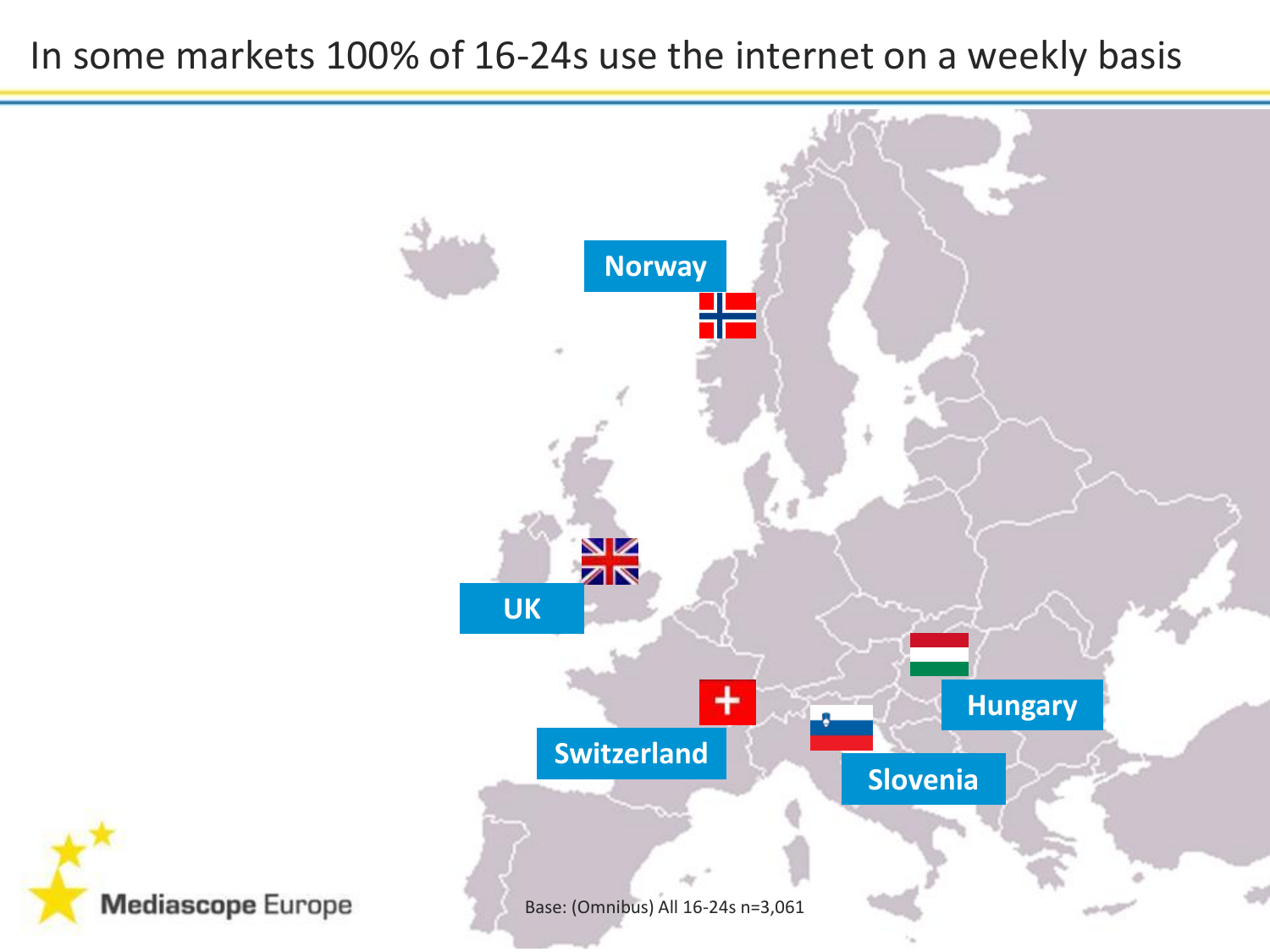#### 16-24s time online



# **30%** more than the average European internet user

Total EU: 14.8 hours



Base: (Omnibus) All internet users n=15,290, All 16-24 internet users n=2,771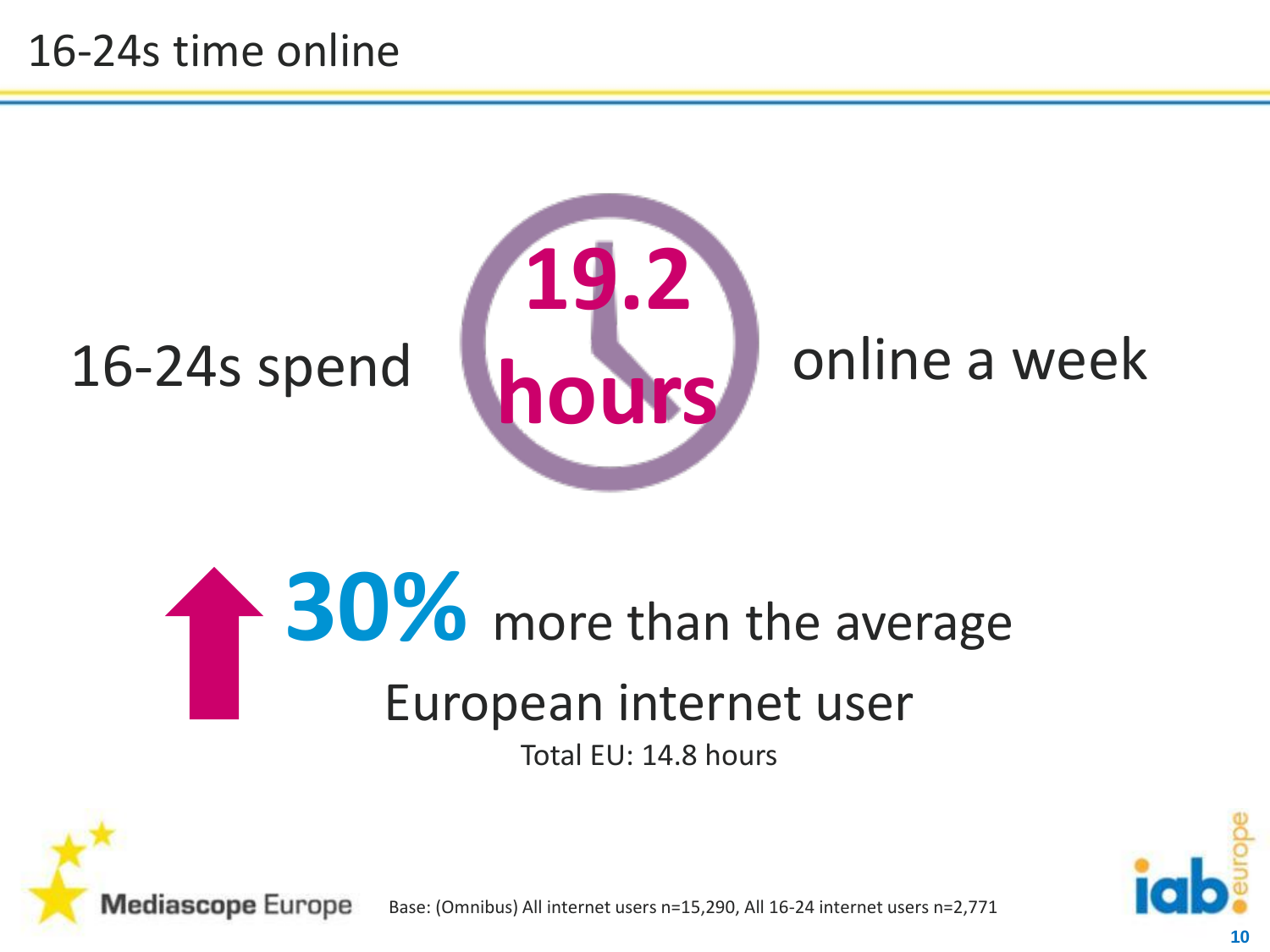### TV viewing and time online are merging

 $62\%$  go online while they watch TV (EU 48%), accounting for  $36\%$ \*\* of their TV viewing time (EU 31%) 71%\*\* watch TV whilst also using the internet during peak TV viewing time (EU 60%)



**Mediascope Europe** 

Base: All European giving a response for using the internet whilst watching TV, n=17,413 All 16-24 giving a response for using the internet whilst watching TV, n=2825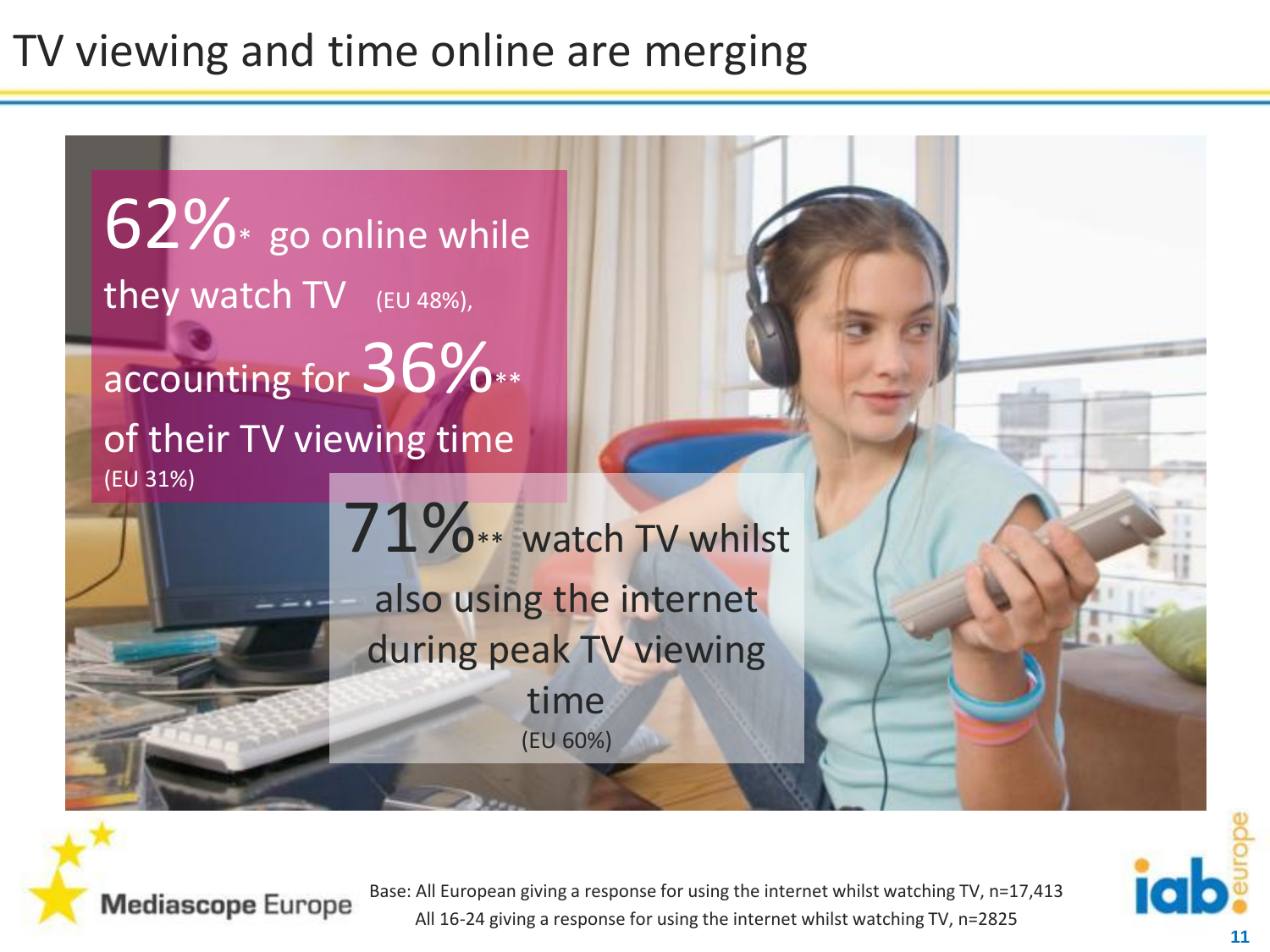### Media consumption is becoming digital

Digital Natives spend less time watching TV (14.4 hrs vs EU 16.8hrs), and **32%** watch **TV** online on a weekly basis (EU 24%)

**61%** visit **news** sites weekly, compared to 52% who read newspapers(EU 67%, 62%)

**42%** listen to **radio** online weekly, compared to 59% who listen in the traditional way (EU 28%, 64%)



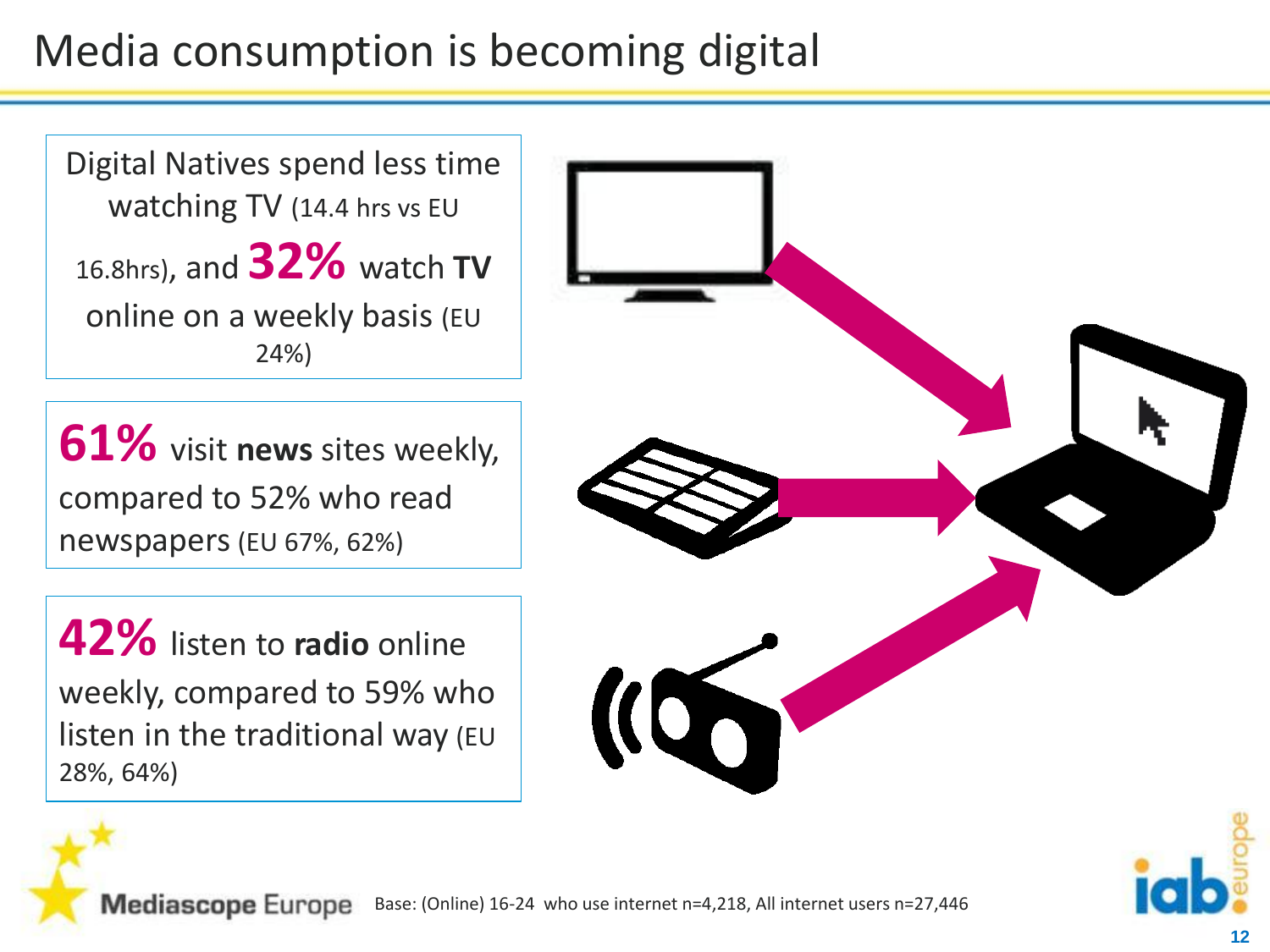### 16-24s are online throughout the day

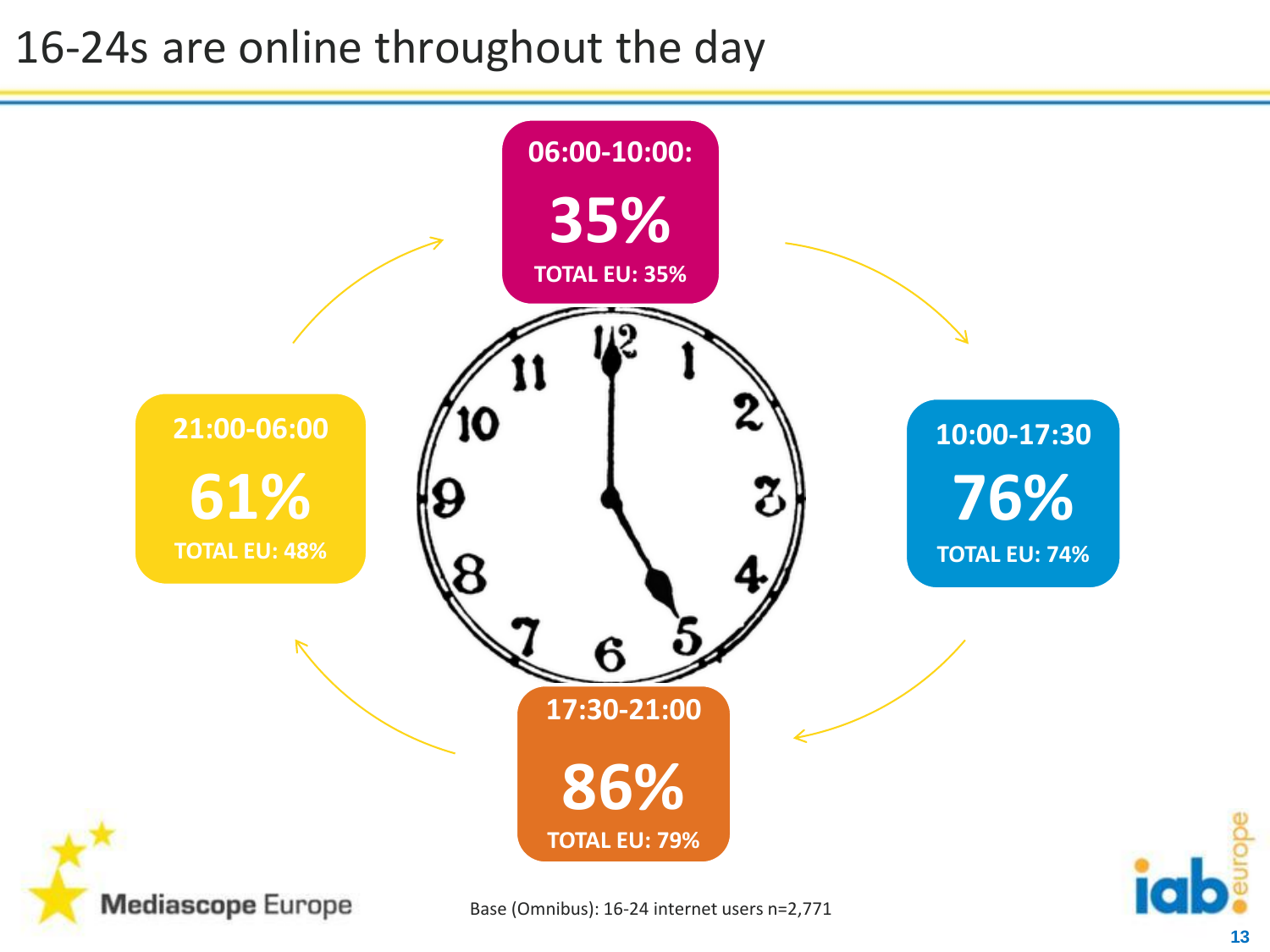## **2. Digital Natives connect via a range of devices**



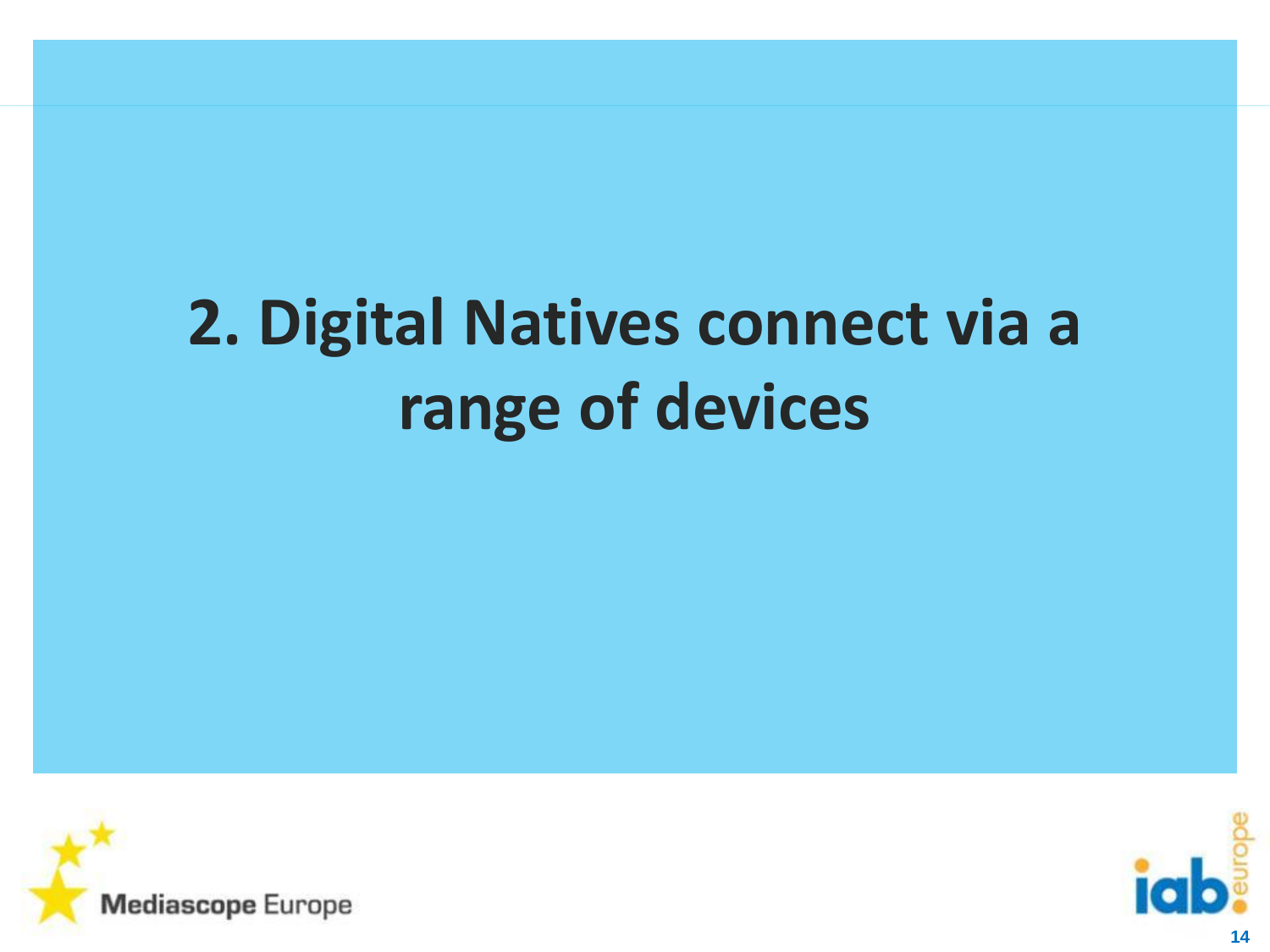#### Devices create an 'always on' experience for 16-24s



86% access via PC/laptop Index vs total  $EU = 134/EU$  total - 64%



43% access via mobile Index vs total  $EU = 205/EU$  total - 21%



13% access via tablet Index vs total  $EU = 163/EU$  total - 8%



 $15\%$  access via games console Index vs total  $EU = 250/EU$  total  $-6\%$ 



Base: (Omnibus) All 16-24s n= 3,061All respondents 16+ n=22,918

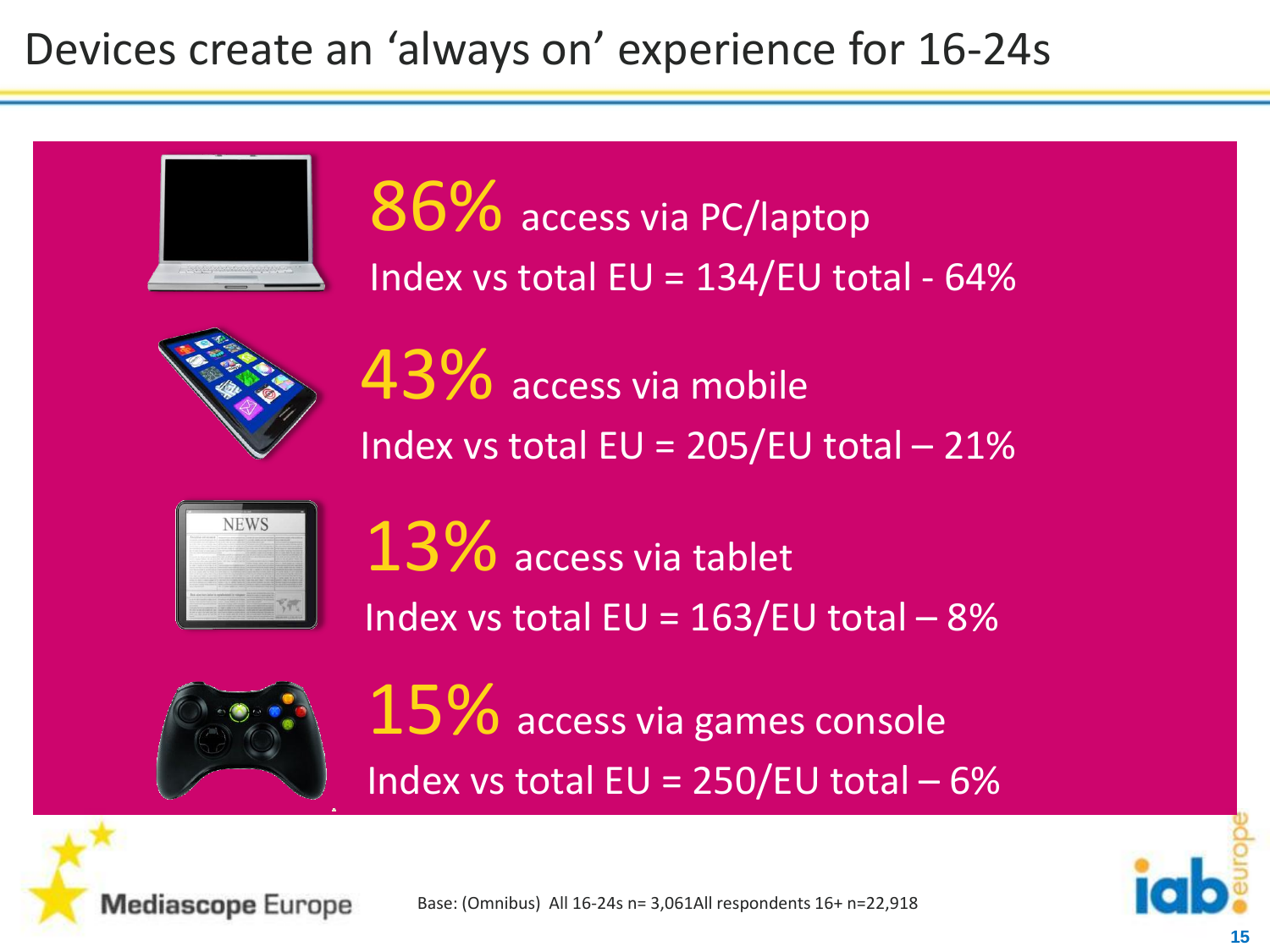#### Internet access 'on the go'

**81%** of Digital Natives own an **internet enabled phone** (EU: 68%)

> **60%** own an **Smartphone** (EU: 44%)

**Mediascope Europe** Base: (online) All Europe internet users n=27,179; 16-24 internet users n=4296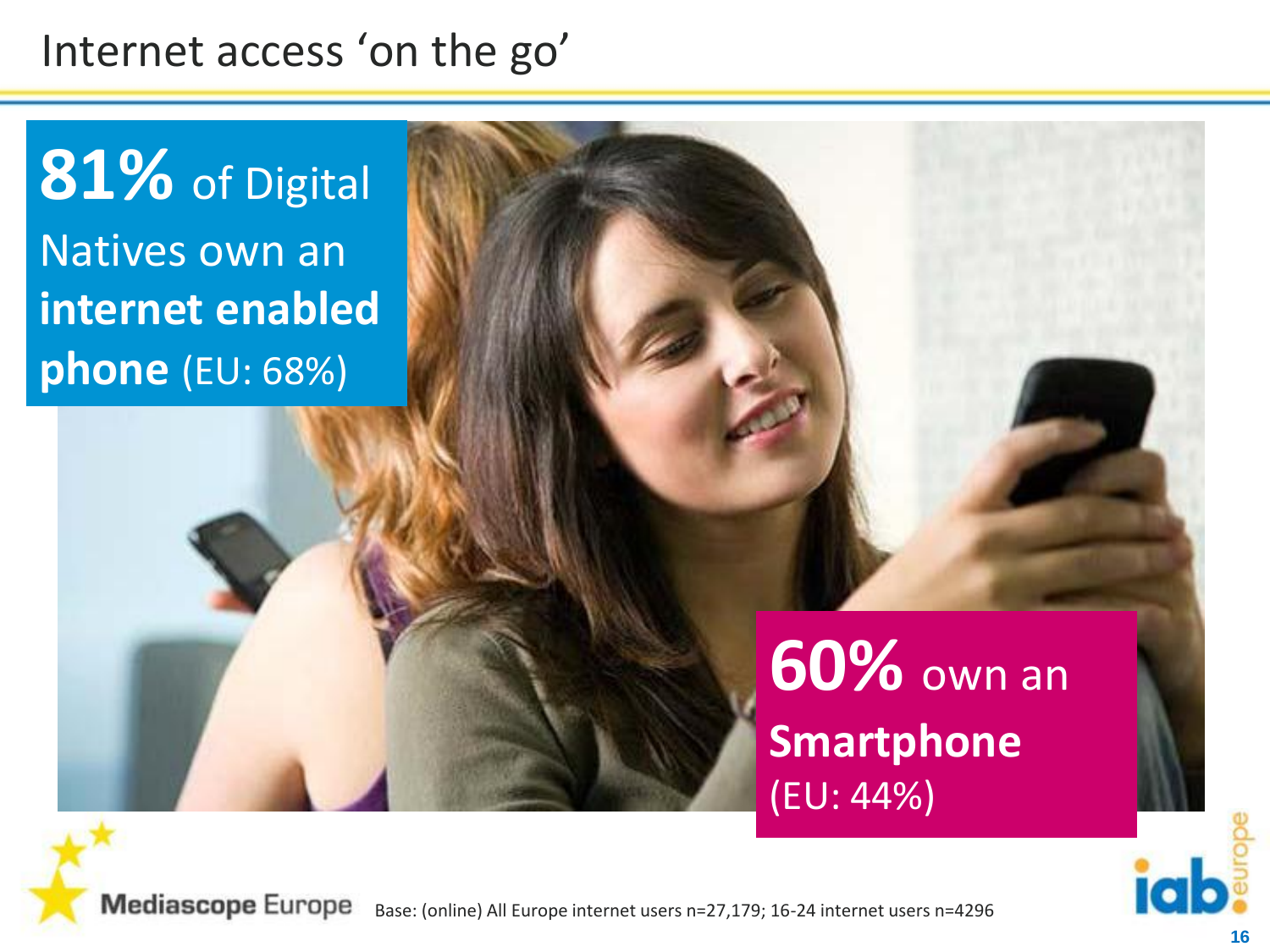## **3. Internet as part of their everyday routine**



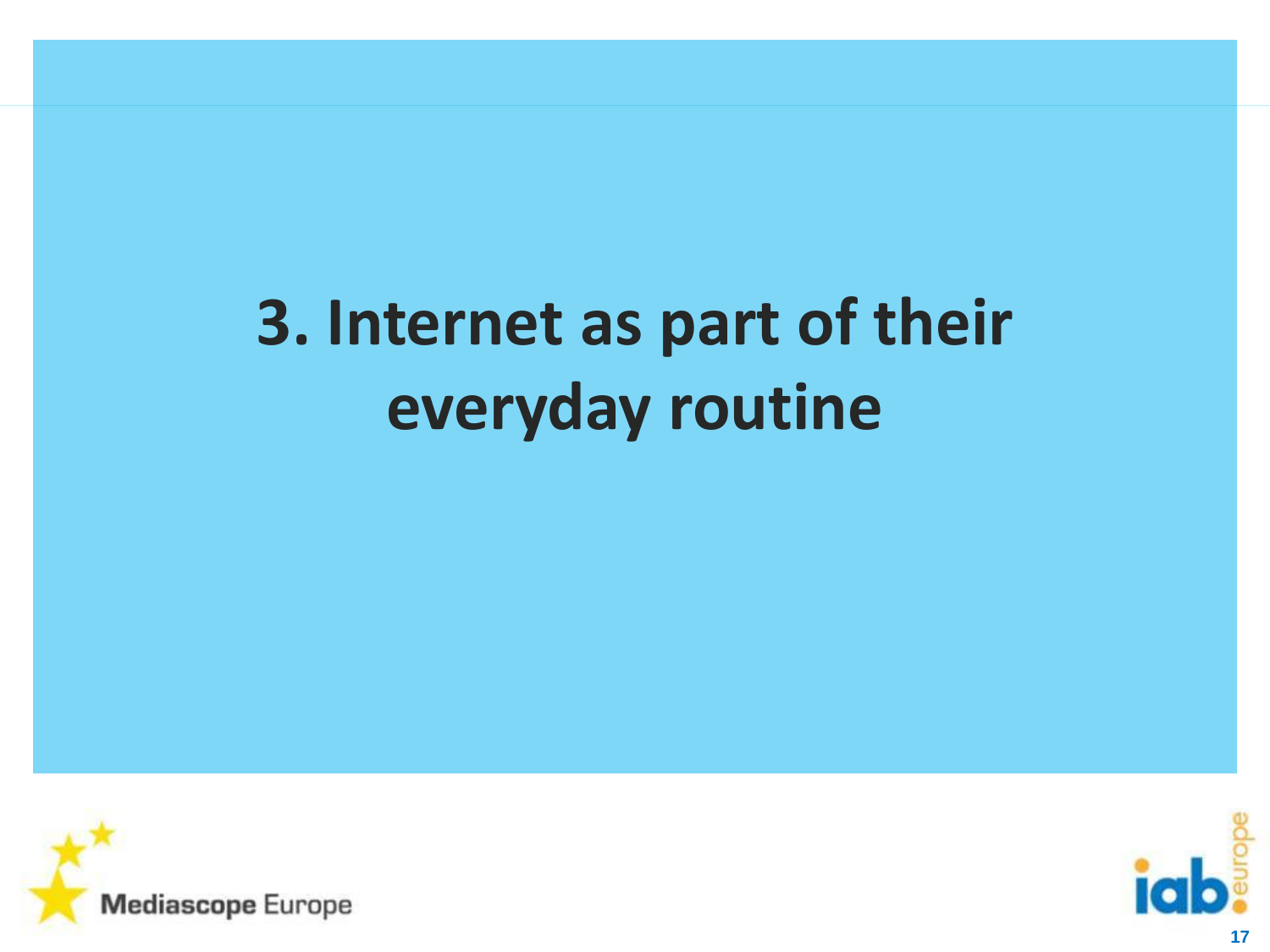#### Internet is central to communication

**69%** say they are more able to keep in touch with friends and family since going online (EU 63%)

**78%** use email everyday (EU 74%)

**34%** use instant messaging daily (EU 24%)

**70%** use personal social networks daily (EU 44%)



**Mediascope Europe** 

Base: (Online) 16-24 who use internet n=4,218, All internet users n=27,446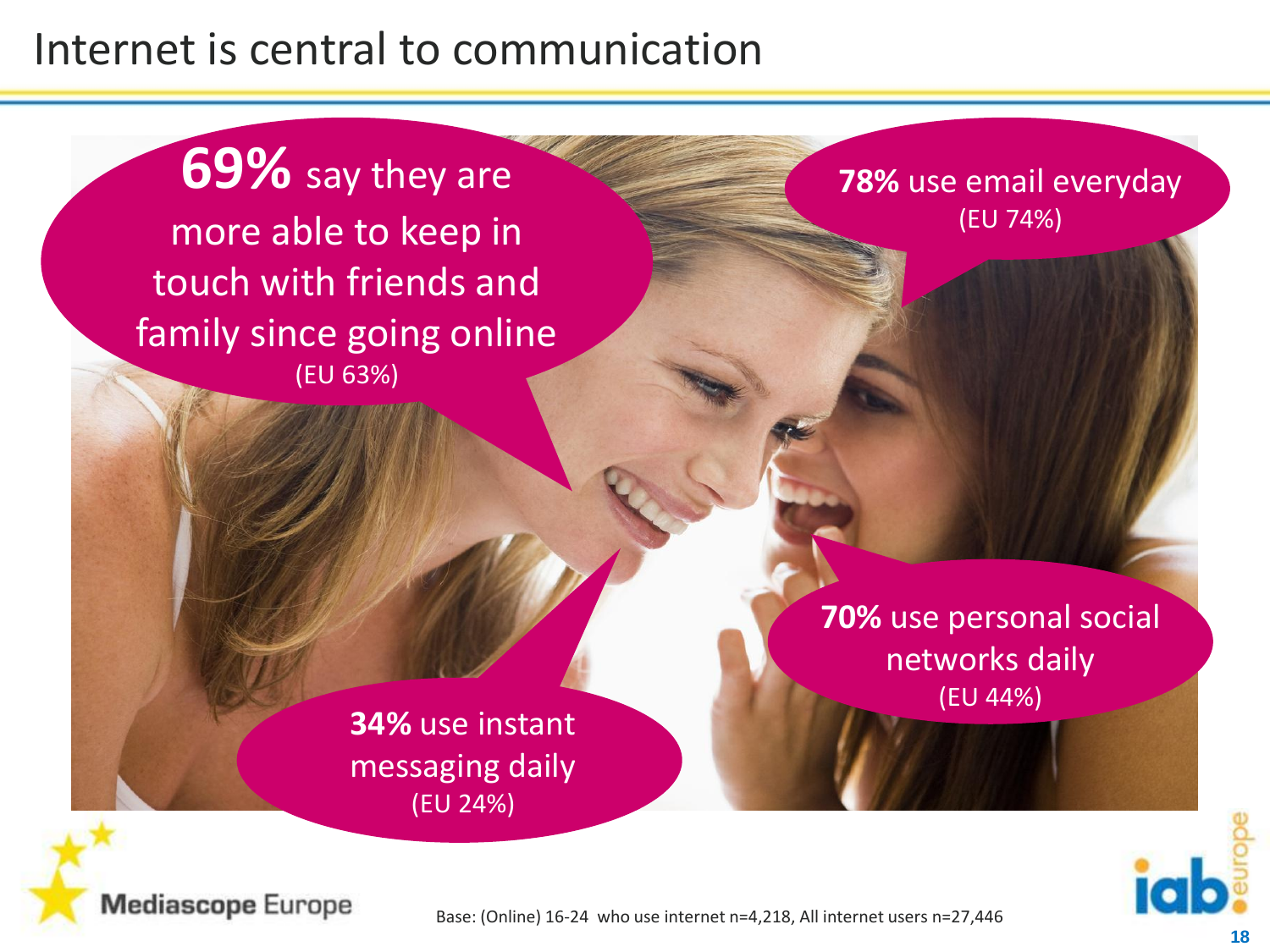#### Digital Natives use social media to update friends/family



use a personal social network weekly (EU 62%) 70% daily (EU 44%)





**Excelsool** 

Base: (Online) 16-24 who use internet n=4,218, All internet users n=27,446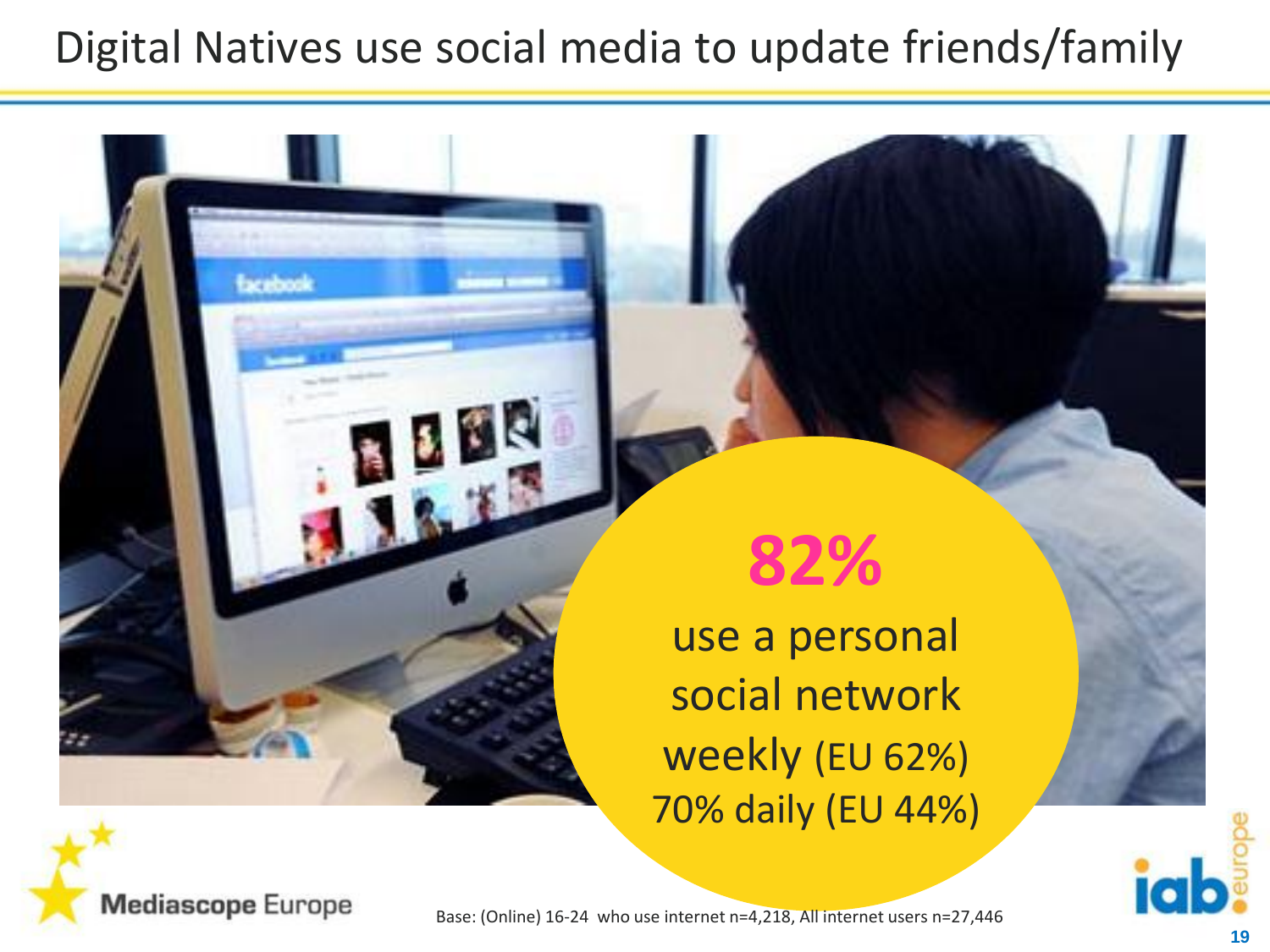#### Digital Natives buy more online

Digital Natives buy more products online than the average European (14.8 products in 6 months vs. 13.4)

They spend on average 425 euros in 6 months online (EU 545 euros)

One fifth of their shopping is done online (20% vs. EU 19%)



**Mediascope Europe**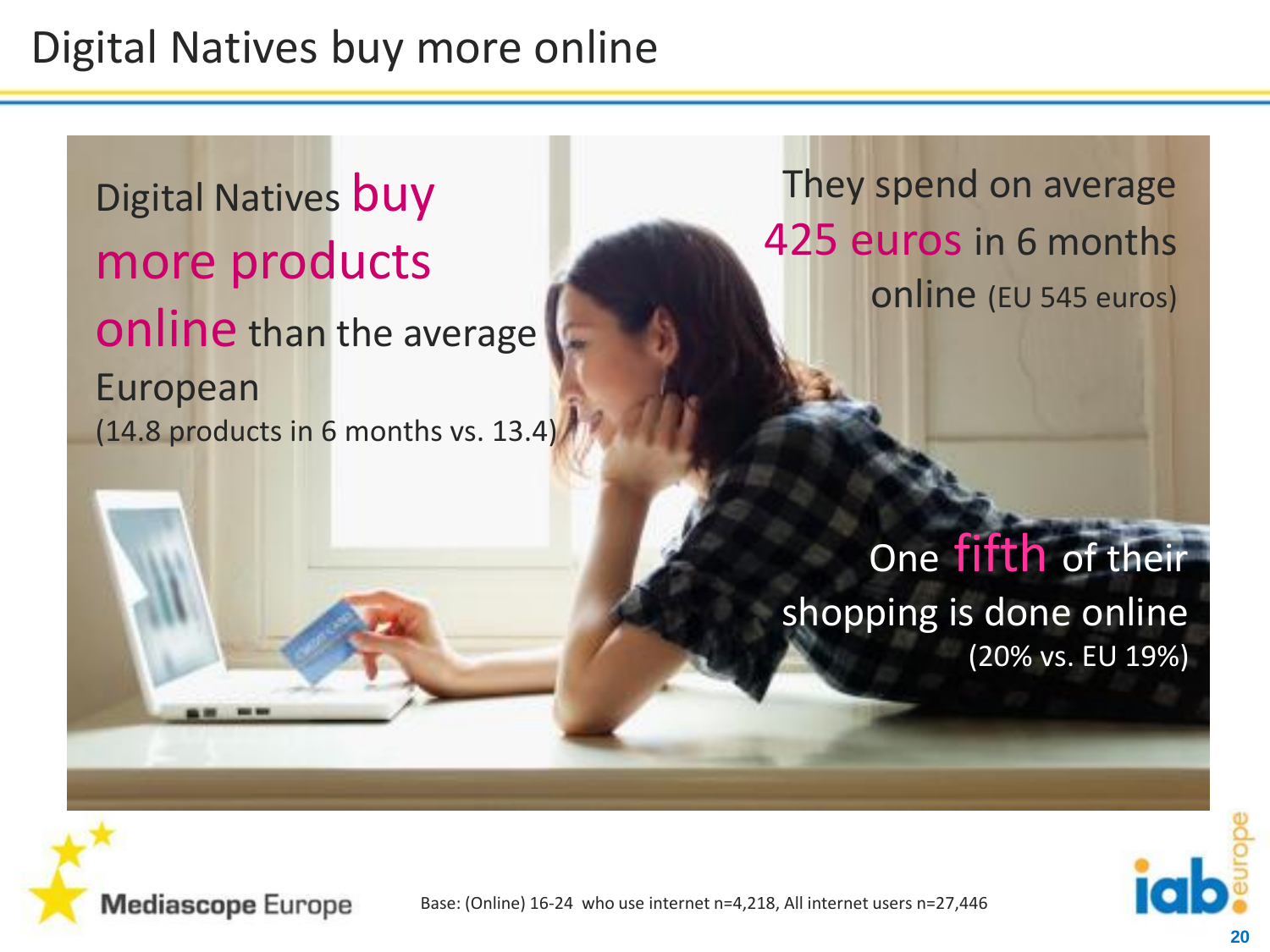# **4. 16-24s are influenced by and connect with brands online**



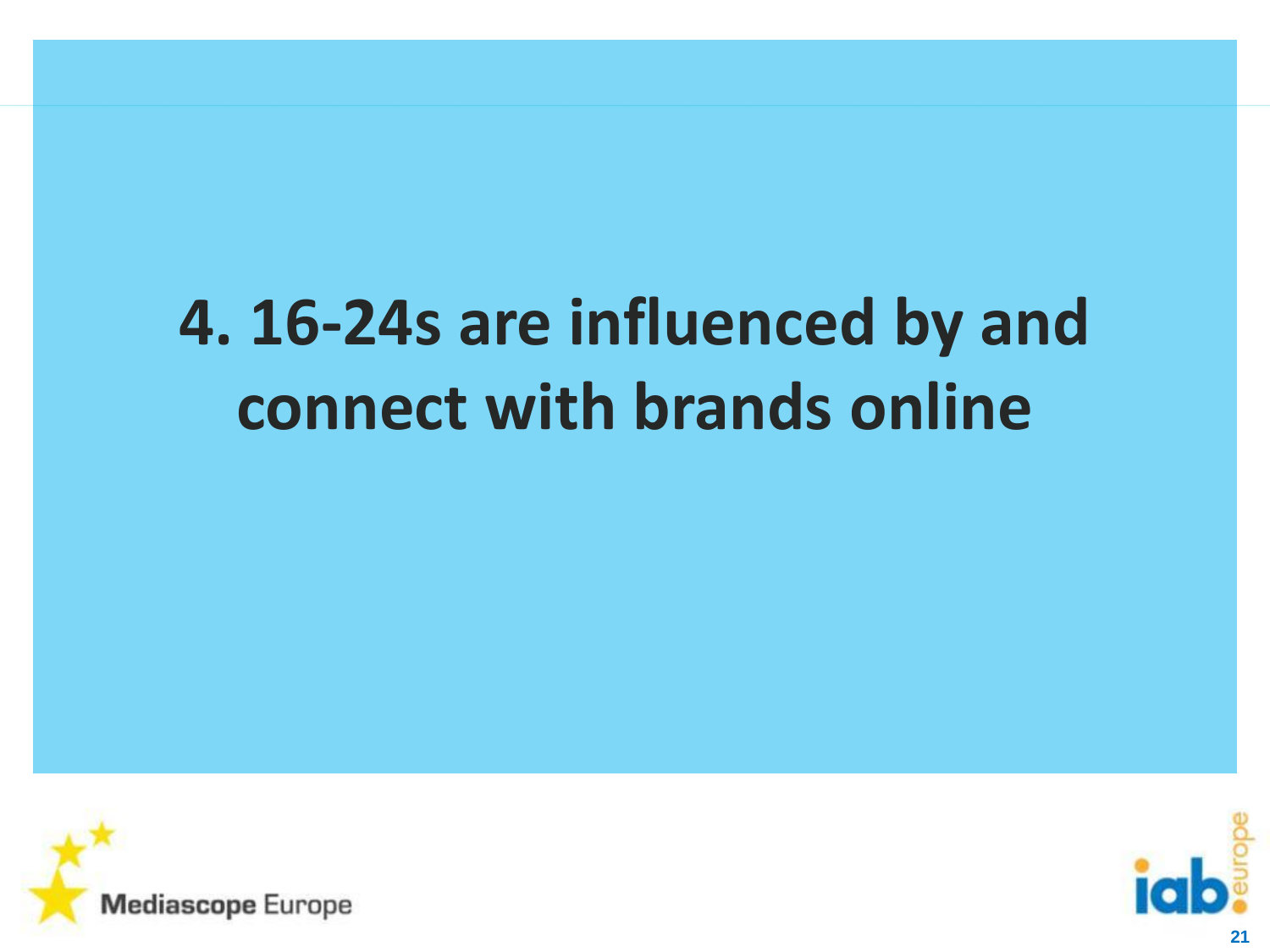### Digital Natives influenced by brands' online presence

32% are more likely to buy product from brand they follow on a social network site (EU 31%)

42% are influenced by the way a brand communicates online (EU 42%)

43% are inclined to find out more about brands they see advertised online (EU 47%)



Base: (Online) 16-24 who use internet n=4,218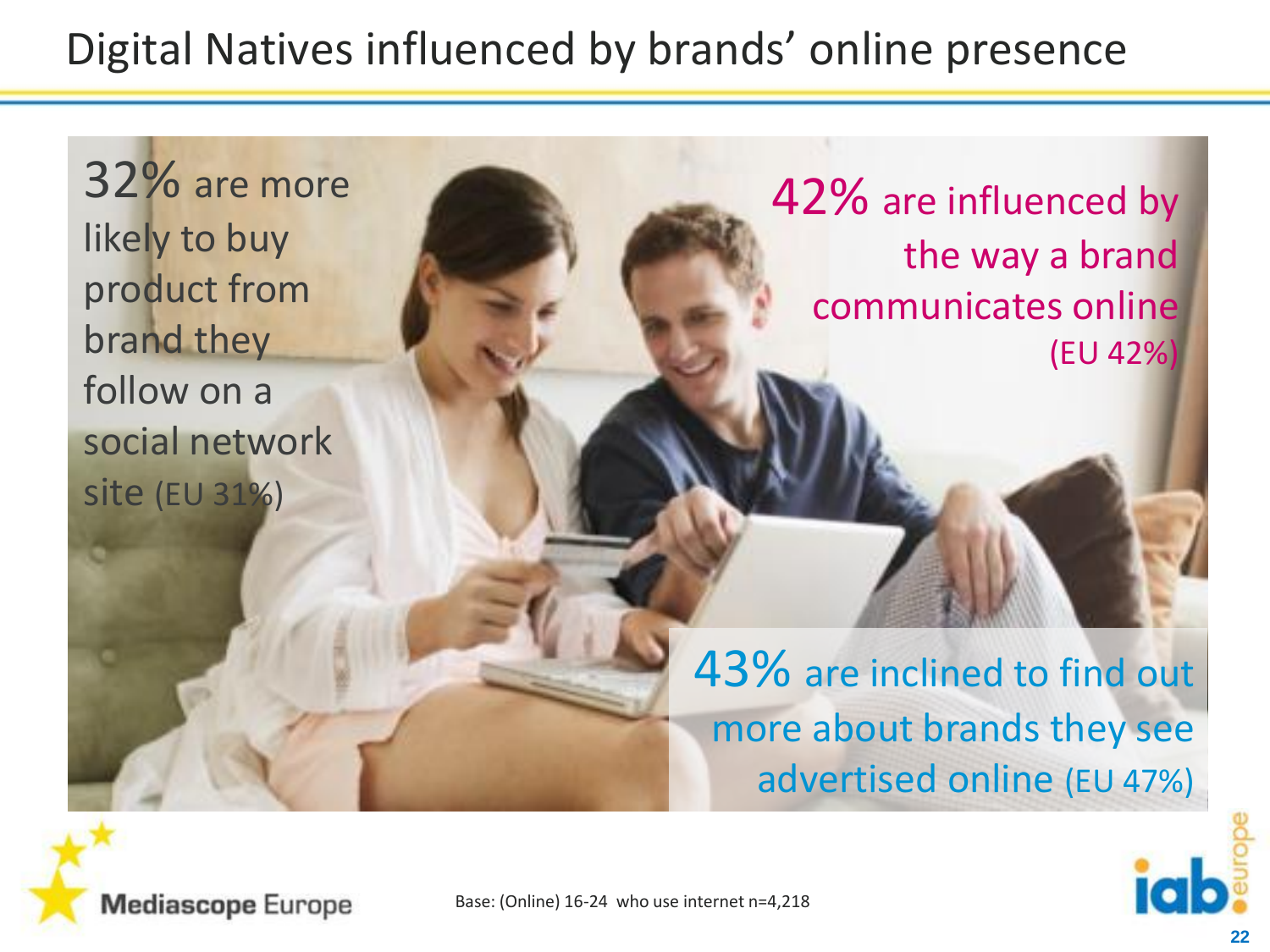

**83%** have liked/become a friend of a brand (EU 67%)

**42%** have created a group for a favourite brand (EU 52%)

**76%** have visited a fan page (EU 60%)



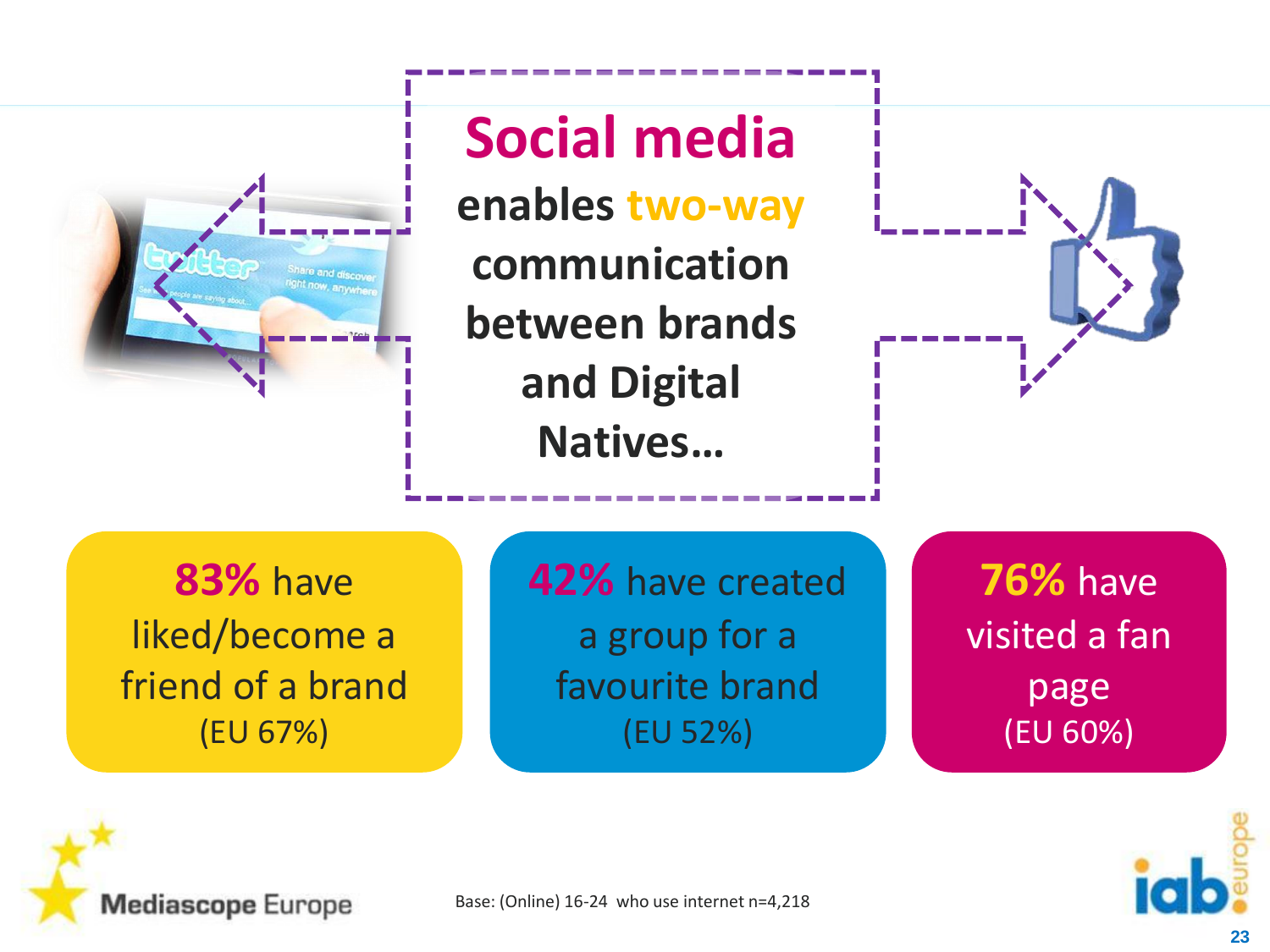#### From Bulletin to full Report

The full Report provides more in-depth data on the following:

- 16-24s multi-device usage and time spent per media
- Use of social media
- Activities performed via the internet on a mobile phone
- The role the internet plays during their purchasing cycle & top online purchases
- How they seek to connect digitally with brands

**Plus** conclusions with key insights for marketers.

To purchase the full Report or for more information about Mediascope Europe please contact: [mediascope@iabeurope.eu](mailto:mediascope@iabeurope.eu)



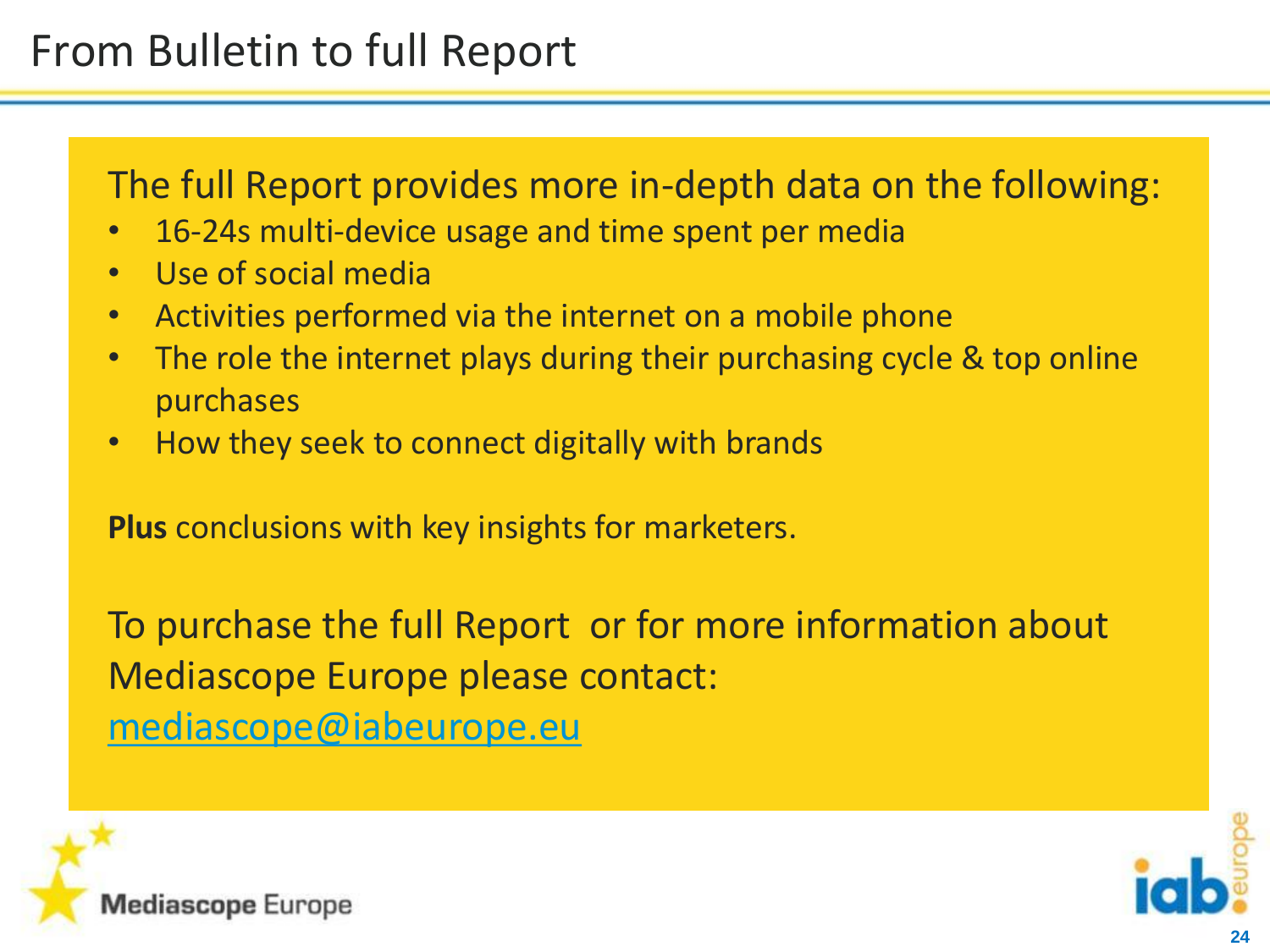#### Accessing the data

Subscribe and access

upscripe and access<br>Mediascope data!<br>Mediascope data! Data Presentations

Find out more from IAB Europe or your local IAB Data in planning tools – e.g. Choices, Telmar and IMS Clear Decisions